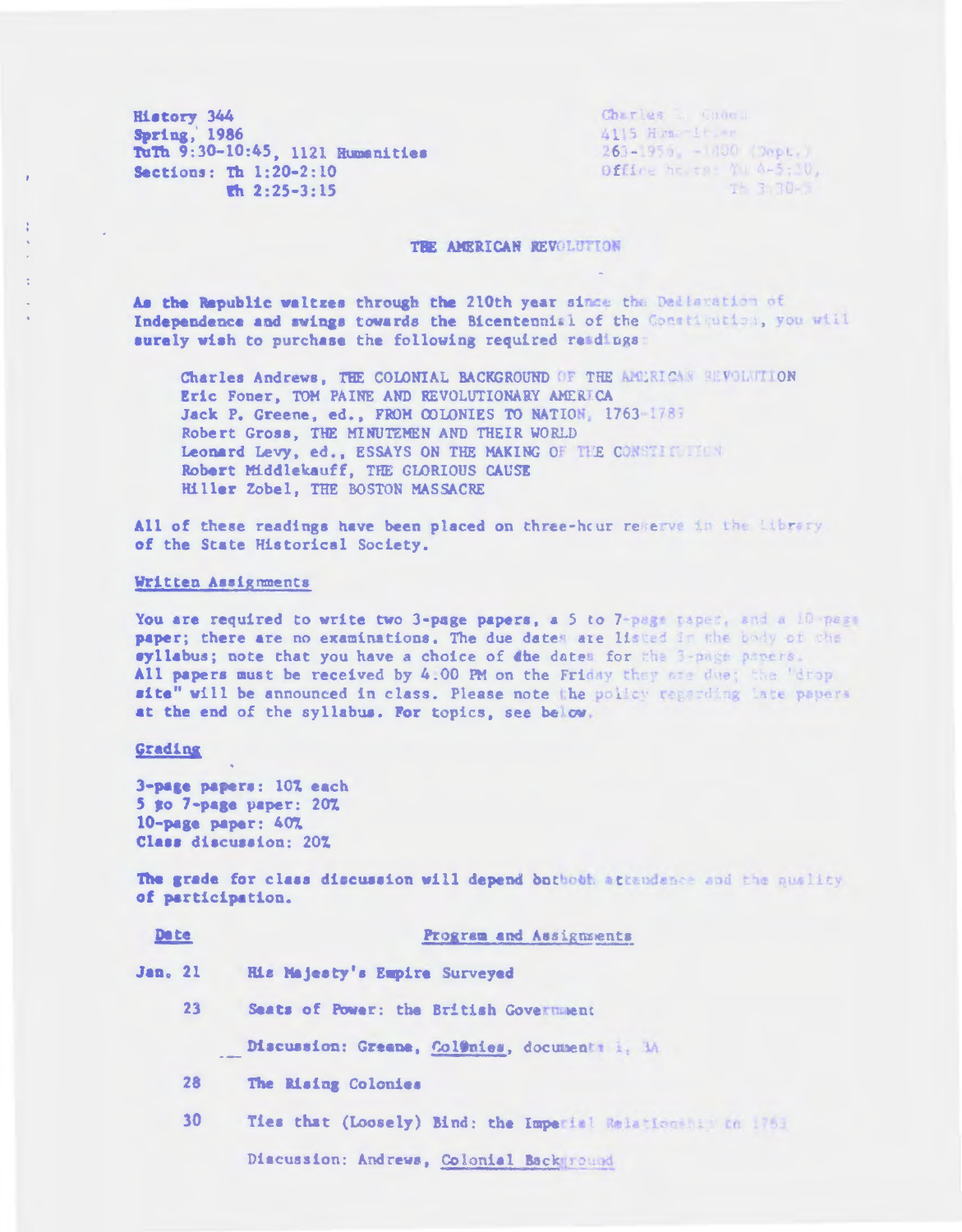| History | Zha<br><b>CONTRACTOR</b> |  |
|---------|--------------------------|--|
|         |                          |  |

y,

计量

ł

 $\bar{\beta}$ 

| Date   |                 | Program and Assignments                                                                                                               |
|--------|-----------------|---------------------------------------------------------------------------------------------------------------------------------------|
| Feb. 4 |                 | Ideologies of Resistance                                                                                                              |
|        | 6               | The Genesis of Imperial Reorganization                                                                                                |
|        |                 | Discussion: Greene, Eolonies, 13A, 15A, 15D-F, 15B, 22A, 24A, 23A.<br>PAPER DUE Feb. 7 (First 3-page paper, option 1)                 |
|        | $\mathbf{11}$   | The Colonies Stamped                                                                                                                  |
|        | 13              | Townshend's Folly                                                                                                                     |
|        |                 | Discussion: Zobel, Boston Massacre                                                                                                    |
|        | 16 <sup>1</sup> | A Watchful Respite                                                                                                                    |
|        | 20              | The Final Crisis Brews<br>Discussion: Greene, Colonies, 5, 6C, 7E, 8, 13B, 40, 18<br>PAPER DUE Feb. 21 (First 3-page paper, option 2) |
|        | 25 <sub>2</sub> | The Colonies Mobilize                                                                                                                 |
|        | 27              | The Revolutionary Coalition                                                                                                           |
|        |                 | Discussion: Foner, Tom Paina, 1-106; Gross, Minutemen, 3-132                                                                          |
| Mar. 4 |                 | Deliberating Independence                                                                                                             |
|        | 6 <sup>1</sup>  | Slide Presentation - Cartoons of Crisis                                                                                               |
|        |                 | Discussion: Greene, Colonies, 24B-C, 25B, 32                                                                                          |
|        | 11              | Howe Now Brown Cow: the War for Independence, 1776-77                                                                                 |
|        | 13              | The World Turned Upside Down; the War for Independence, 1778-81                                                                       |
|        |                 | Discussion: Mapping the Revolution - Michael Edwards, guest lectures<br>PAPER DUE March 14 (5 to 7-page paper)                        |
|        | 18              | Fighting a Revolutionary War                                                                                                          |
|        | 20              | Weapons and Tactics - James Watson, guest lecture                                                                                     |
|        |                 | Discussion: Middlekauff, Glorious Cause, 274-581                                                                                      |
|        | 25              | VACATION -                                                                                                                            |
|        | 27              | WEAR A WHIG TO FORT LAUDERDALE                                                                                                        |
| Apr.   | $\mathbf{1}$    | Poor Congress                                                                                                                         |
|        | 3               | Slide Presentation - An Empire Dissalving, in Cartoons                                                                                |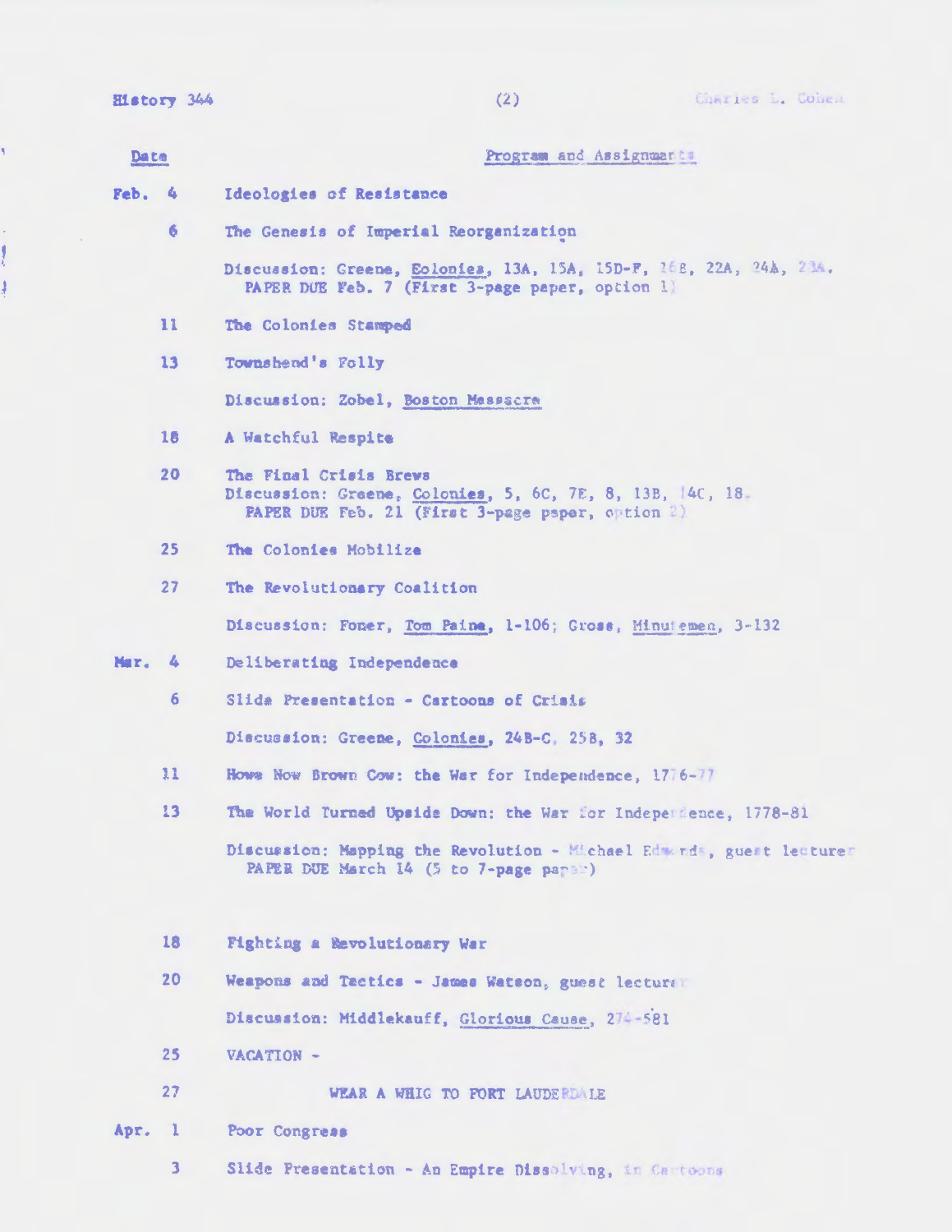**Ristory 344** 

 $\hat{\mathbf{v}}$ 

 $\bar{t}$ 

 $\mathcal{A}$ 

| <b>Dete</b>      |                         | Progress and Assignments                                                                                             |
|------------------|-------------------------|----------------------------------------------------------------------------------------------------------------------|
| Apr.             | $\overline{\mathbf{3}}$ | Discussion: Foner, Tom Paine, 107-278.<br>PAPER DUE April 4 (Second 3-page paper, option 1)                          |
|                  | 8                       | Republicanism                                                                                                        |
|                  | 10                      | Constituting the States                                                                                              |
|                  |                         | Discussion: Greene, Colonies, 308, 33-37, 47                                                                         |
|                  | 15                      | American Society: (R)evolutionary Changes                                                                            |
|                  | 17                      | American Society: Revolution for Whom?                                                                               |
|                  |                         | Discussion: Gross, Minutemen, 133-91; Greene, Colonies, 38-41.<br>PAPER DUE April 18 (Second 3-page paper, option 2) |
|                  | 22                      | The Confederation at Work                                                                                            |
|                  | 24                      | A Nation at Risk?                                                                                                    |
|                  |                         | Biscussion: Greene, Colonies, 56-60                                                                                  |
|                  | 29                      | The Constitutional Convention                                                                                        |
| <b>May</b>       | $\mathbf{1}$            | The Second American Constitution                                                                                     |
| $\blacktriangle$ |                         | Discussion: Levy, Essays                                                                                             |
|                  | 6                       | Ratifying the Constitution - John Kaminski, guest lecturer                                                           |
|                  | 8                       | The American Revolution Considered                                                                                   |
|                  |                         | Discussion: Greene, Colonies, 62.<br>PAPER DUE May 9 (10-page paper)                                                 |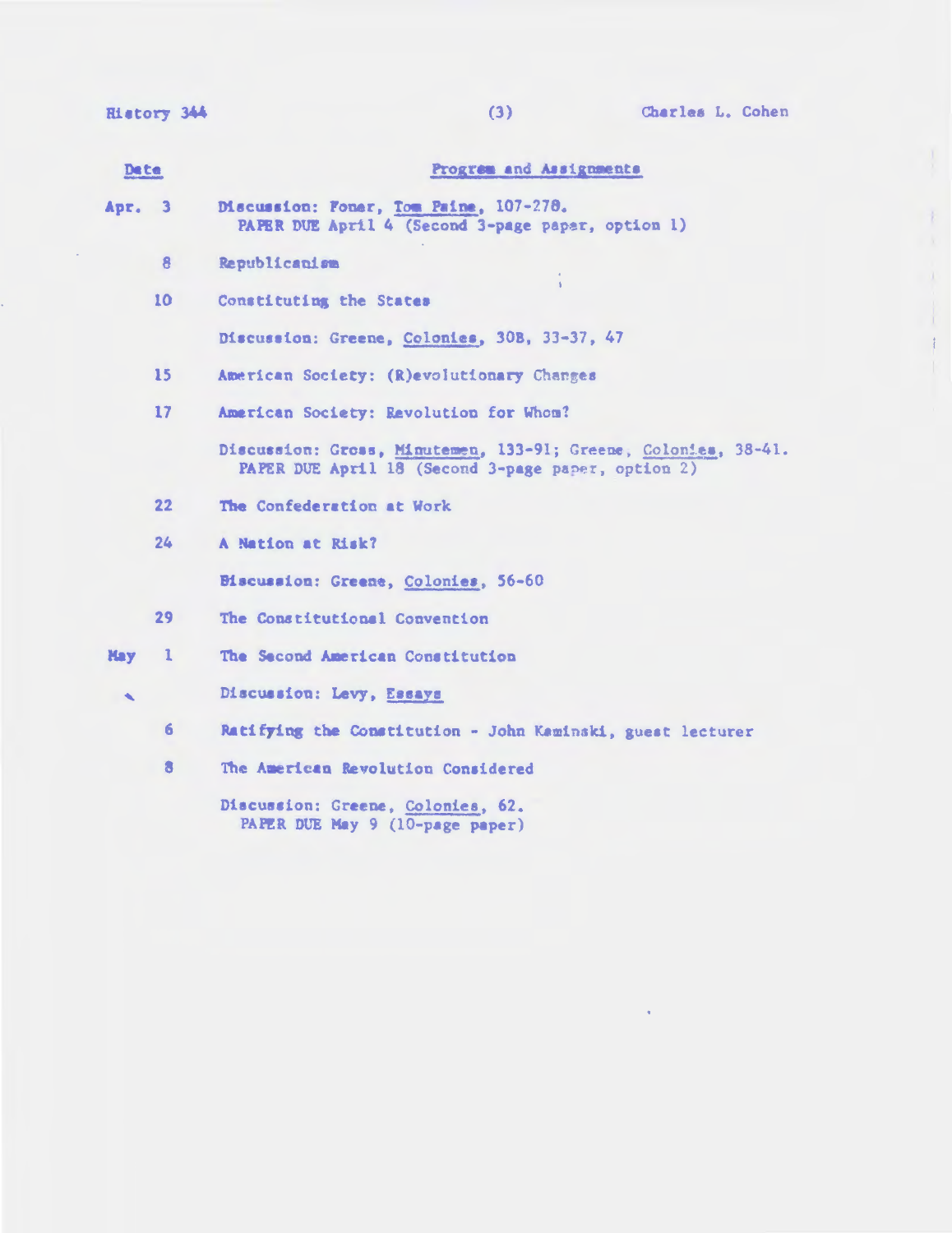Ristory 344 (4) Charles L. Cohen

Paper Topics

Write on the topics listed below. You may choose an alternate topic after consulting with me; however, alternate topics for the 16-page paper must deal in some way with the Constitution of 1787.

First 3-page paper:

Option 1 (DUE Feb. 7)

According to the colonists' rhetoric, why did Americans resist the British imperial program?

Option 2 (DUE Feb. 21)

How did the British and Americans differ in their understanding of the ieperial constitution?

5-page paper (DUE March 14) :

Why did war break out when it did (and not earlier or later)? Put another way, why had a "revolutionary situation" developed by 1775?

Second 3-page paper:

Option 1 (DUE April 4)

What were the revolutionary crowds trying to accomplish?

Option 2 (DUE April 18)

What was the single most "revolutionary" change in American society brought about by the events of the 1760s-1780s7

lO.page paper (DUE May 9):

From 1763 to 1789, Americans lived under three central governments. Discuss how the allocation of power to the constituent parts of governmentdeveloped in considering the imperial constitution, the Articles of Confederation, and the Federal Constitution of 1787.

#### Rewrite Policy

You may rewrite any paper after consulting with me about such details as the new due date and the kinds of changes to be made. Please note that simply rewriting a paper will not in itself guarantee a higher grade; the essay must be substantially improved to receive a better mark.